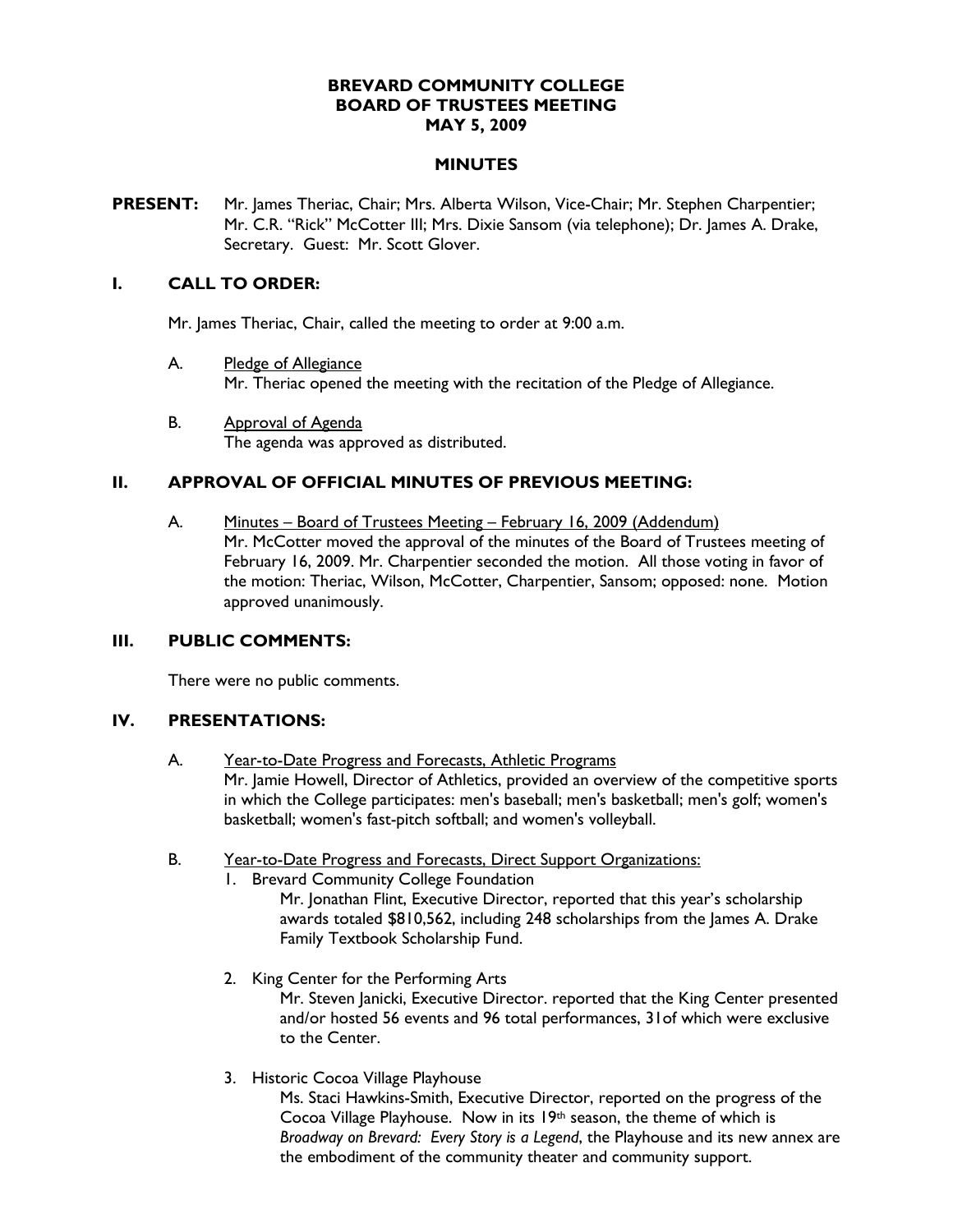# **V. CONSENT AGENDA:**

- A. Mr. McCotter moved the approval of the item; Mr. Charpentier seconded. All those voting in favor of the motion: Theriac, Wilson, McCotter, Charpentier, Sansom; opposed: none. Motion approved unanimously. Approval of March Monthly Summary of Income and Expenditures (Addendum)
- B. Mr. McCotter moved the approval of the item; Mr. Charpentier seconded. All those voting in favor of the motion: Theriac, Wilson, McCotter, Charpentier, Sansom; opposed: none. Motion approved unanimously. Approval of 2008-09 Annual Equity Plan (Addendum)
- C. Mrs. Sansom moved the approval of the item; Mr. Charpentier seconded. All those voting in favor of the motion: Theriac, Wilson, McCotter, Charpentier, Sansom; opposed: none. Motion approved unanimously. Approval of Honorary Doctor of Laws Degree upon Bernard W. Simpkins
- D. Mrs. Wilson made a motion to reconsider this item during a future meeting of the Board; Mr. Charpentier seconded. All those voting in favor of the motion: Theriac, Wilson, McCotter, Charpentier, Sansom; opposed: none. Motion approved unanimously. Approval of Continuation of Banking Services by Bank of America
- E. Approval of Proposed Amendments to the Brevard Police Testing Center Bylaws (Addendum ) Mrs. Sansom expressed a concern about the language of this request, and ventured that the proposed amendments require legislative approval. Mr. Charpentier made a motion to remove this item from the consent agenda; Mrs. Wilson seconded. All those voting in favor of the motion to remove the item: Theriac, Wilson, McCotter, Charpentier, Sansom; opposed: none. Motion approved unanimously.
- F. Mrs. Sansom moved the approval of the item; Mr. McCotter seconded. All those voting in favor of the motion: Theriac, Wilson, McCotter, Charpentier, Sansom; opposed: none. Motion approved unanimously. Approval of Dr. Phillip Benjamin Matching Program Funds (Addendum)
- G. Mr. McCotter made a motion to remove this item from the consent agenda; Mr. Charpentier seconded. All those voting in favor of the motion to remove the item: Theriac, Wilson, McCotter, Charpentier, Sansom; opposed: none. Motion approved unanimously. Approval of Blanket Purchase Order in excess of \$250,000 to ARC (Addendum)
- H. Mr. McCotter moved approval of the item as presented, but with the addendum that when similar items are presented for the Board's approval, a summary sheet should be attached indicating the number of vendors who received the request for bids; the names and locations of all vendors who responded; and the amounts of each bid submitted by the vendors. Mrs. Sansom seconded the motion. All those voting in favor of the motion: Theriac, Wilson, McCotter, Charpentier, Sansom; opposed: none. Motion approved unanimously. Approval of Renovation to Auditorium in the Vocation Building in Cocoa (Addendum)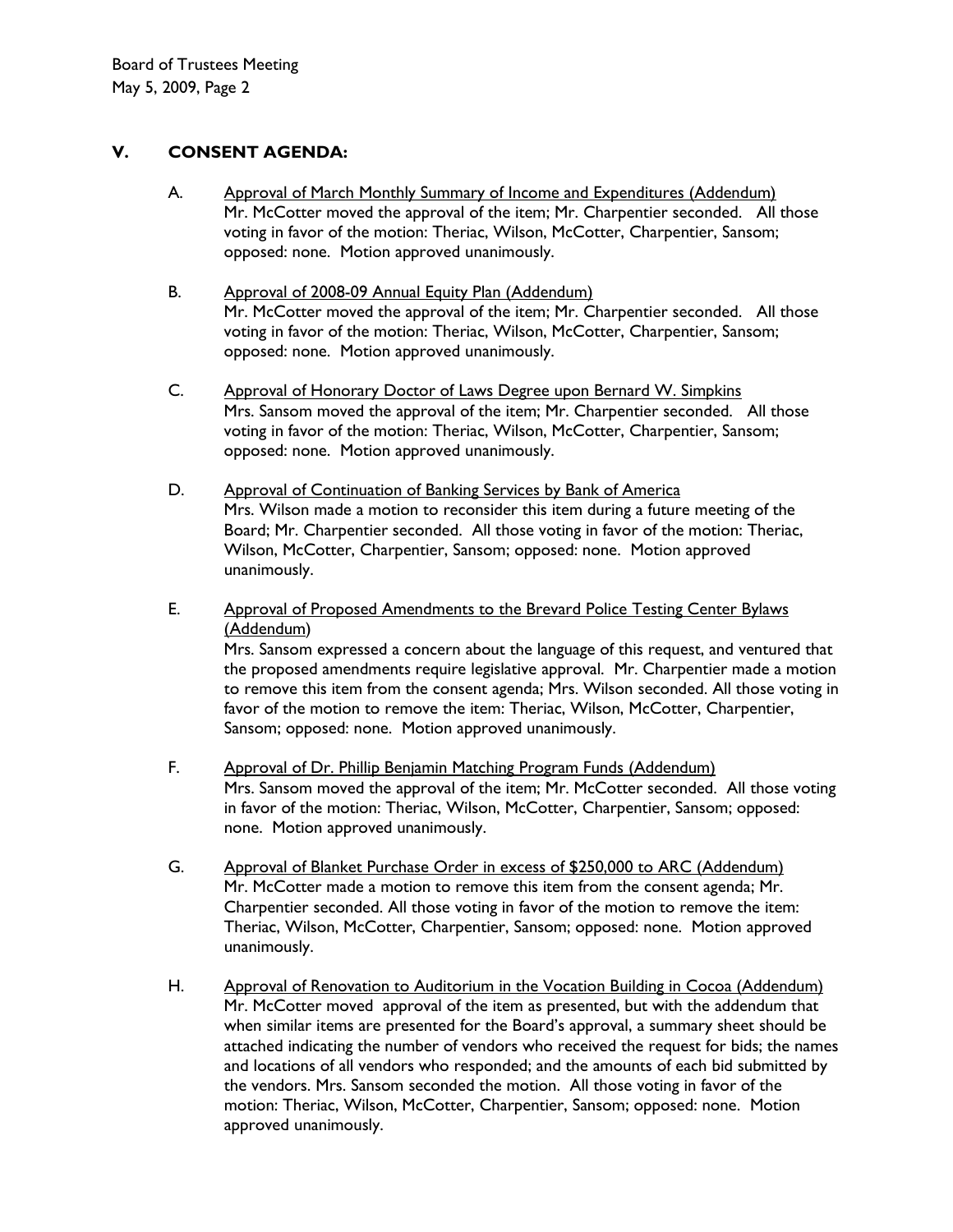## **VI. OLD BUSINESS:**

A. At the invitation of the Board, Mr. Scott Glover provided an overview and update on the King Center Endowment and the Foundation investments. Mr. Glover stated that subsequent to the transfer of investments funds to the Glover Group, the College administration opted to have the funds managed as conservatively as possible, thereby protecting their maximal value amid the recent market turbulence. Report of Direct Support Organizations Investments for FY 2008-09

# **VII. NEW BUSINESS:**

A. The Board assented to Dr. Drake's recommendation that, because the legislative session was still in progress, this item should be deferred to a future meeting of the Board. Approval of Resolution of Commendation to the Governor and Legislative Delegation

#### B. Extension of Employment Contract for the College President

Mr. Theriac proposed that the employment contract for the President of the College should be renewed and extended for five years. At the request of the Chair, Mr. Ross was asked to highlight for the record the documented progress of the College under Dr. Drake's leadership based upon key indicators including enrollment growth, fiscal management, student support, employment retention, and institutional innovations which have earned national prominence for the College. In the ensuing discussion, each trustee provided positive assessments of the President's performance. Mr. Richey, as General Counsel, confirmed that the employment agreement currently before the Board is substantially equivalent in material respects to the contract under which Dr. Drake has been serving since his appointment. Mr. Theriac clarified, and Dr. Drake confirmed, that as President he will neither seek nor accept any increases to his base salary for the duration of the new contract; that he (Dr. Drake) will donate to the BCC Foundation any cost-of-living increases or other mandatory increases or adjustments to his base salary; and that Dr. Drake has volunteered to donate any royalties or similar proceeds from any books, publications or other original products for which he may be compensated by publishers or other vendors during the term of the extended employment contract. Mr. Charpentier moved to approve the extension of the President's employment contract for five years commencing July 1, 2009; Mrs. Wilson seconded. All those voting in favor of the motion: Theriac, Wilson, McCotter, Charpentier, Sansom; opposed: none. Motion approved unanimously.

C. Mrs. Sansom suggested that future Direct Support Organization presentations to the Board of Trustees should be scheduled quarterly rather than annually. Mrs. Sansom also requested that the agenda for the June meeting of the Board should include an item concerning the report of the Auditor General. Mr. Charpentier requested that an educative presentation should be made by the administration to the Board concerning the statutory requirements, functions, and operations of Direct Support Organizations. Regarding the King Center for the Performing Arts, Mr. Charpentier volunteered to devote personal time to meet with Mr. Janicki and any others in an effort to better understand the operations of the King Center. Mr. Theriac, noting that the College will celebrate its 50<sup>th</sup> anniversary in 2010, requested that because transitions in the service Request for Presentations or Agenda Items for Future Board Meetings of individual trustees can have an adverse effect on the "institutional memory" of a complex organization, a future workshop should be scheduled about the evolvement of the roles and functions of the Board of Trustees in the governance of the College.